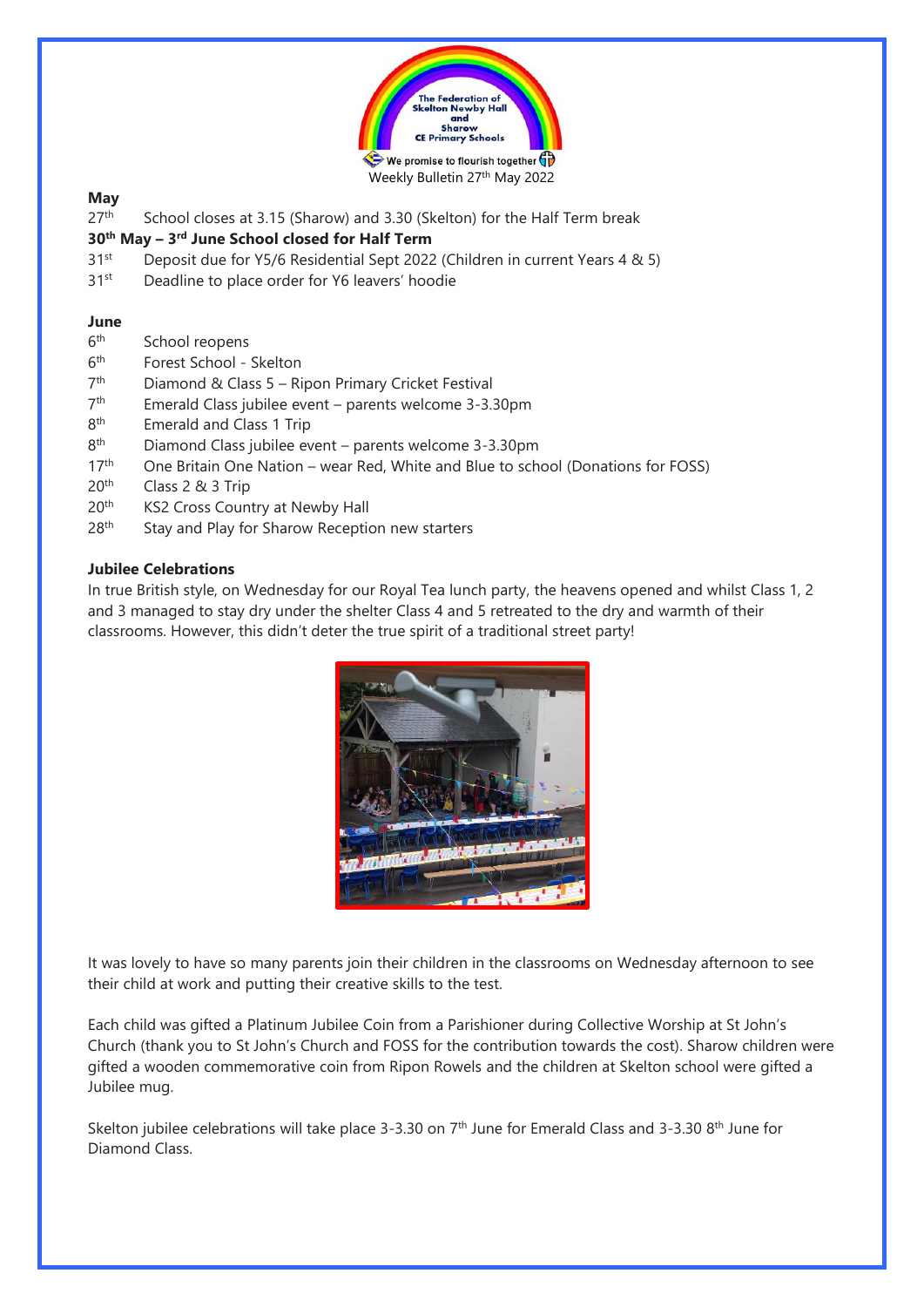|                                                                      | The Queen is a                          |
|----------------------------------------------------------------------|-----------------------------------------|
|                                                                      | The Queen is a bridge                   |
| a<br>The Ruser                                                       | She is unbreakable and still            |
|                                                                      | Holding the world together              |
| $15$ $\alpha$ of $1$ d RL<br>he Dues<br>She Is urbreakable ard stril |                                         |
| hold less the world fouther                                          | The Queen is a Union Jack flag          |
|                                                                      | She has a colourful heart               |
| he aude to a wantack that<br>the has a contribution here             | A flag flaps but the Queens heart beats |
| a flag Elaps but the general pear & beach                            |                                         |
|                                                                      | The Queen is a lion                     |
| proud and powerful                                                   | She is proud and powerful               |
|                                                                      | But always hungry for something to do   |
| he seven is a carcess                                                | The Queen is a princess                 |
| larcy and be                                                         | She is fancy and beautiful              |
|                                                                      | And always looking her best             |
| Queer 15 a pomp                                                      |                                         |
| a brain that exclodes<br>hous                                        | The Queen is a bomb                     |
|                                                                      | She has a brain that explodes           |
| ttawkles<br>$HM \cdot GOP$                                           | Always full of ideas every second       |
|                                                                      |                                         |

# **Fundamental British Values**

The children have been learning about Democracy and fairness. The school council took a poll on a treat they would like to receive in school. In 2<sup>nd</sup> place the children voted for goalposts for Sharow field and were kindly donated some from Miss McAra. In 1<sup>st</sup> place the children voted to have puppies in school! Never one to under estimate a challenge we managed to contact a local breeder who brought in 3 x 8 week old Laggotto Romagnolo Italian Spaniels to meet the children before the puppies go to their forever homes next week.





## **Forest School**

When we return to school after the half term holiday it will be Emerald and Diamond Classes turn to take part in Forest Schools.

If any parents/grandparents/friends/governors could spare a couple of hours each Monday afternoon, or just a one off, to assist our Forest School leaders please contact Mrs Bellwood in the school office to complete a DBS application.

## **Multi Sports Club - Sharow**

Will continue to run Multi Sports club on Tuesday after school, 3.15-4.15 for children in Class 4 and 5. The focus for this half term will be rounders and summer games. To secure a place for your child please make a payment of £24.50 on Parentpay before Monday 6<sup>th</sup> June.